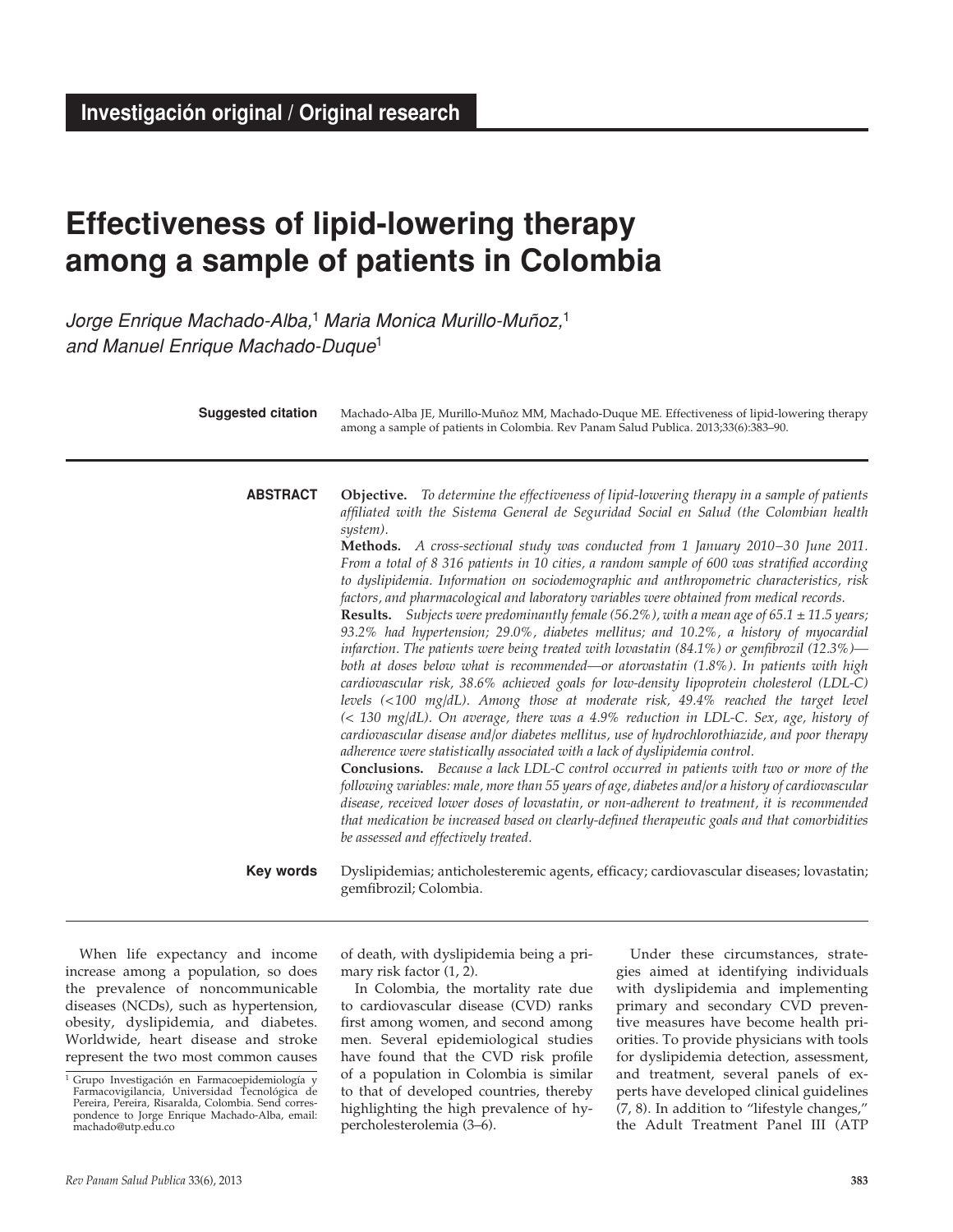III) recommends drug therapy for some conditions associated with cardiovascular risk and lipoprotein values (9), as discussed in the Methods section below. The goal of the ATP III is for the Framingham score to quantify each patient´s "absolute risk of coronary heart disease over 10 years" during routine medical consultation (7, 9). When these recommendations have been rigorously implemented, the results are fewer cardiovascular events, improved quality of life, and lower dyslipidemia sequelaerelated costs (10).

A major challenge facing the Sistema General de Seguridad Social en Salud (Colombian health system, SGSSS) is the need for improved dyslipidemia detection, treatment access, and control rates. Colombia has adopted an essential drugs list into the Plan Obligatorio de Salud (Mandatory Health Plan, POS); initially it included three generic agents for dyslipidemia management: lovastatin, gemfibrozil, and cholestyramine (11). In 2012, atorvastatin was added to the list (12). To access other dyslipidemia control medications, the prescribing physician makes a special request through each Empresa Promotora de Salud (health services provider, EPS) to the Scientific Technical Committee (CTC) (11, 13). Patients also have the legal right to request access to a drug not on the list.

The present study evaluated the effectiveness of lipid-lowering therapies in dislipidemic patients affiliated with the SGSSS. Several associated factors were also examined: laboratory reference values; sociodemographic data; clinical background; and lipid-lowering regimens, adherence, and comorbidities.

## **MATERIAL AND METHODS**

## **Study design and sample**

This was a cross-sectional retrospective study of patients who were: more than 20 years of age, affiliated with the SGSSS, and being treated with lipidlowering drugs. The study was conducted from 1 January 2010–30 June 2011 and included the following 10 cities: Barranquilla, Bogotá, Bucaramanga, Cali, Cartagena, Ibagué, Manizales, Medellín, Pereira, and Santa Marta. These cities were selected for convenience because they had relevant and reliable databases available.

Based on a previously described formula (14), the minimum sample size was defined as 600 patients, which yielded a weighted proportion of 44% of patients with dyslipidemia and a permissible error rate of 5% (15). Statistical software was used to select 600 subjects in a stratified random sampling, by city, from among the 8 316 patients receiving lipid-lowering drugs out of a total of 3.8 million SGSSS members in the database.

# **Data collection**

The quality of the patient records was reviewed by two physicians. Any incomplete record was replaced by the complete record of another randomized patient from the same city and of the same sex and age group. Patient information was reviewed systematically by a physician using a designated data collection form to obtain the following study variables from the medical records:

- 1. Sociodemographic characteristics: age; sex; educational level, either "low" (illiterate or primary school only) or "high" (completion of secondary school); and, city of residence.
- 2. Anthropometric characteristics: weight, size, body mass index (BMI), and abdominal perimeter.
- 3. Comorbidity/risk factors: arterial hypertension; smoking; low highdensity lipoprotein (HDL) cholesterol (HDL-C) (< 40 mg/dL); family history of premature coronary heart disease (CHD) in first degree relative (< 55 years of age for male relative and  $<$  65 years for a female); age ( $\geq$  55 years of age for males and  $\geq 65$  for females); and, history of myocardial infarction (MI) or stroke (diabetes is considered a risk equivalent of coronary heart disease). Additionally, high HDL-C (≥ 60 mg/dL) was considered a negative risk factor (protective).
- 4. Lipid-lowering drug—use and prescription, including defined daily doses (DDDs): (a) statins, (b) fibrates, (c) cholestyramine, and (d) ezetimibe.
- 5. Comorbidity medication: (a) antihypertensive drugs, i.e., diuretics, betablockers, angiotensin-converting enzyme (ACE) inhibitors, angiotensin receptor blockers (ARBs), and calcium channel blockers (CCBs); (b) antiplatelet therapies, i.e., acetyl salicylic acid, clopidogrel, and cilostazol; (c) antidiabetic drugs, i.e., biguanides (met-

formin), sulfonylureas (glibenclamide or gliclazide), insulin, and thiazolidinediones; and, (d) nonsteroidal antiinflammatory drugs.

6. Monitoring: measuring systolic blood pressure (SBP) and diastolic blood pressure (DBP) during the most recent medical consultation, counseling on lifestyle changes, and therapy or treatment modifications, if therapeutic goal was difficult to reach. Therapy adherence was determined by the degree to which the patient complied with the recommendations recorded by the doctor in the medical record.

## **Definition of effectiveness**

The effectiveness of lipid-lowering therapies was established based on the following groups, defined according to the ATP III goal set and whether it was achieved or not:

- Risk group 1: Total cholesterol (total- $C$  < 200 mg/dL and low-density lipoprotein (LDL) cholesterol (LDL-C) < 100 mg/dL, if the patient had coronary heart disease and risk equivalents (10-year risk  $\geq$  20%).
- Risk group 2: LDL-C < 130 mg/dL, if the patient had 2 or more risk factors (10-year risk 10-20%).
- Risk group 3: LDL-C <  $160 \text{ mg/dL}$ , if the patient had two or more risk factors, but a 10-year risk < 10%.
- Risk group 4: Patients with 0–1 risk factors and LDL-C <  $160 \text{ mg/dL}$ .
- Risk group 5: Patients with triglycerides  $< 200$  mg/dL  $(9, 15)$ .

The study protocol was reviewed and approved by the bioethics committee of the Universidad Tecnológica de Pereira, Pereira, Colombia.

## **Data analysis**

The study data were stored, processed, and analyzed using IBM SPSS Statistics version 20 (SPSS Inc., an IBM company, Chicago, Illinois, United States). The chisquare test was used to establish associations between variables based on the risk subgroup. Mean differences were determined by a nonparametric test (i.e., the Wilcoxon test). Models of binary logistic regression were applied using the LDL-C and triglyceride levels as the dependent variable, and variables that were significantly-associated with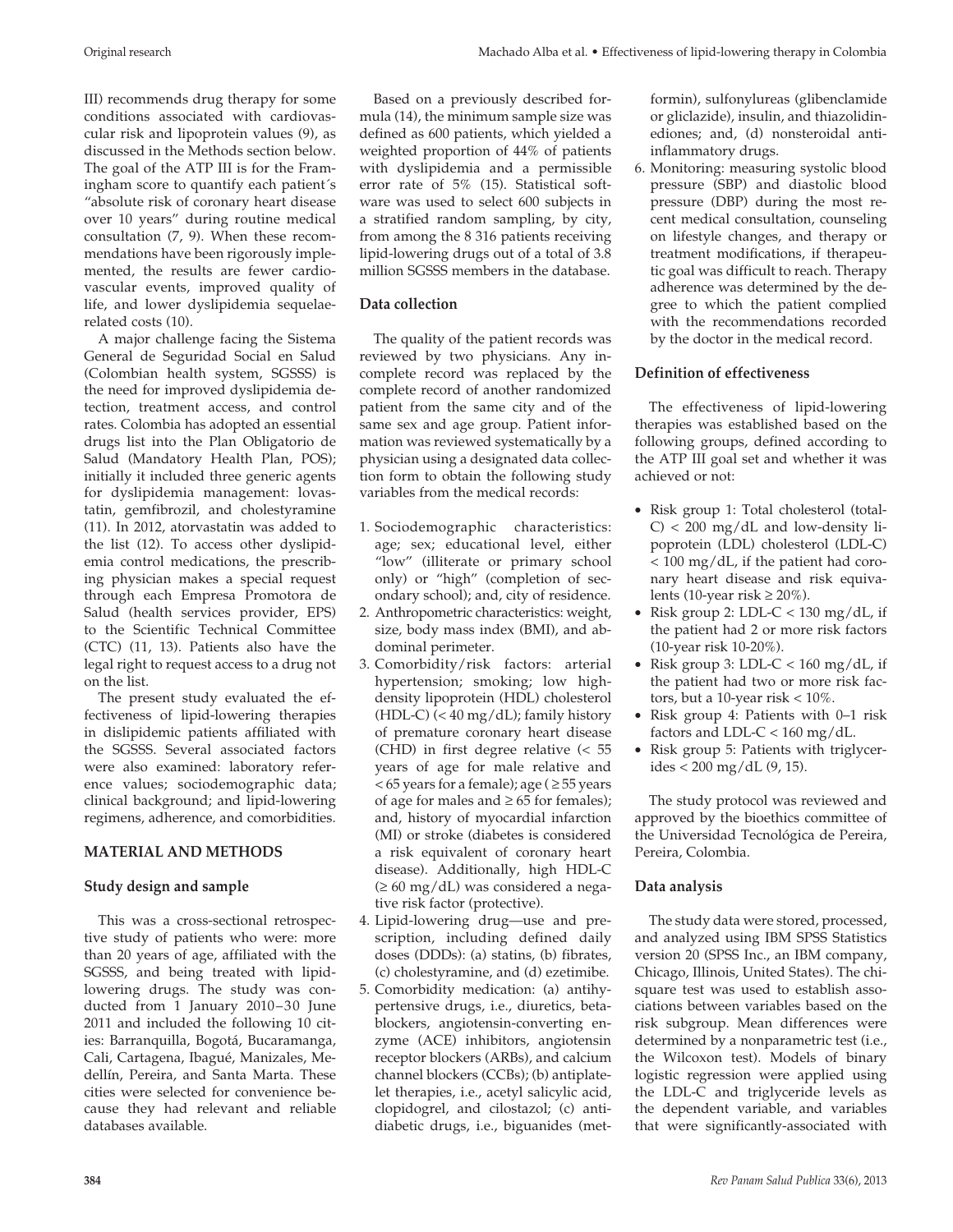the dependent variable were considered covariables in the bivariate analysis. Statistical significance was predetermined to be  $P < 0.05$  (95 % confidence interval).

#### **RESULTS**

The characteristics of the population analyzed are shown in Table 1. In this sample of 600 dyslipidemia patients from 10 cities in Colombia, there was a predominance of female individuals > 60 years of age who were overweight or obese, with a low level of education, and who, on average, had been on treatment for 20.5 months (range: 2.9–35.9 months).

The use of lipid-lowering drugs was examined, and the number of patients receiving monotherapy was as follows: lovastatin, 504 patients; gemfibrozil, 75; atorvastatin, 11; simvastatin/ezetimibe, 2; and cholestyramine, 2. Additionally,

**TABLE 1. Sociodemographic, anthropometric, pharmacologic, and risk factor characteristics of 600 patients with dyslipidemia treated by the Sistema General de Seguridad Social en Salud (Colombian health system, SGSSS) across 10 cities, 2010–2011**

| Characteristic                                   | Patients<br>$(n = 600)$ |
|--------------------------------------------------|-------------------------|
| Sociodemographic                                 |                         |
| Age (mean $\pm$ SD, <sup>a</sup> years)          | $65.1 \pm 11.5$         |
| Sex (female/male, %)                             | 56.2/43.8               |
| Marital status (single/in a partnership,%)       | 17.9/82.1               |
| Education (low/high/lost, %) <sup>b</sup>        | 54.3/41.3/4.4           |
| Anthropometric                                   |                         |
| Weight (mean $\pm$ SD, kg)                       | $70.3 \pm 12.9$         |
| BMI (mean $\pm$ SD, kg/m <sup>2</sup> )          | $27.6 \pm 4.3$          |
| Overweight (BMI <sup>c</sup> : 25-29.9, %)       | 45                      |
| Obesity (BMI: > 30) (%)                          | 25.2                    |
| Abdominal perimeter (mean ± SD, centimeters)     | $99.3 \pm 5.8$          |
| Other risk factor                                |                         |
| Hypertension (%)                                 | 93.2                    |
| Smoking (%)                                      | 6.3                     |
| Diabetes mellitus (%)                            | 29.0                    |
| $\geq$ 55 years (males, %)                       | 217/82.5                |
| $\geq 65$ years (females, %)                     | 169/50.1                |
| Family history of coronary heart disease         | 16.5                    |
| History of acute myocardial infarction (%)       | 10.2                    |
| Stroke (%)                                       | 5.3                     |
| High HDL-C <sup>d</sup> (%)                      | 11.5                    |
| Low HDL-C (%)                                    | 37.7                    |
| Pharmacologic                                    |                         |
| Aspirin (antiplatelet therapy) (% using)         | 62.8                    |
| Lipid-lowering monotherapy (% using)             | 98.8                    |
| Lovastatin (DDD <sup>e</sup> $\pm$ SD, % of DDD) | $(59.2 \pm 22.8)$       |
| Gemfibrozil (DDD ± SD, % of DDD)                 | $(68.0 \pm 25.4)$       |
| Atorvastatin (DDD ± SD, % of DDD)                | $(163.6 \pm 50.5)$      |
| Lipid-lowering drugs (% using)                   |                         |
| Lovastatin                                       | 84.1                    |
| Gemfibrozil                                      | 12.3                    |
| Atorvastatin                                     | 1.8                     |
| Others                                           | 1.7                     |
| Comorbidity drugs (% using)                      | 100.0                   |
| Losartan                                         | 50.2                    |
| Hydrochlorothiazide                              | 39.2                    |
| Metoprolol                                       | 34.5                    |
| Enalapril                                        | 31.2                    |
| Amlodipine                                       | 20.5                    |
| Verapamil                                        | 10.5                    |
| Furosemide                                       | 14.8                    |
| Metformine                                       | 26.0                    |
| Glibenclamide                                    | 11.5                    |
| Insulins                                         | 10.7                    |
| Levotiroxin                                      | 12.8                    |
| Omeprazole                                       | 27.5                    |
| Fluoxetin                                        | 4.7                     |
|                                                  |                         |

<sup>a</sup> Standard deviation.

 $<sup>b</sup>$  Low = illiterate or primary schooling; high = secondary schooling or more.</sup>

<sup>c</sup> Body Mass Index.

<sup>d</sup> High-density lipoprotein.

<sup>e</sup> Defined daily dose.

only 2.0% of patients showed an association between statins and fibrate or resin binding. The mean doses that were used were: 26.6 mg/day of lovastatin (0.6 DDD; mode: 20 mg / day); 827 mg/ day of gemfibrozil (0.7 DDD; mode: 600 mg/day); or 32.7 mg/day of atorvastatin  $(1.6$  DDD; mode:  $40$  mg/day). The main comorbidities and co-medications used to manage these and other risk factors are shown in Table 1.

In 442 cases (73.6%), the patient's total-C at time of treatment initiation was available in their records; the mean among these was 206.3 mg/dL (standard deviation [SD]: 46.4; range: 81–434). In 493 cases (82.1%), a total-C measurement for the 6 months preceding the study period was also available, and the end mean was 196.1 mg/dL (SD: 42.1; range: 90–411), a reduction of 4.9%. Using a nonparametric test (Wilcoxon test), significant differences were found between the beginning and ending measurements of the mean total-C (*P* < 0.001).

Measurements of LDL-C at treatment initiation were found for 402 patients (67.0%); the initial LDL-C mean was 123.7 mg/dL (SD: 39.9; range: 43–249). LDL-C measurements taken in the 6 months prior to the study were available for 456 cases (76.0%), and the end mean was 117.6 mg/dL (SD: 34.9; range: 39–243), a reduction of 4.9%. Using a nonparametric test, statistically-significant differences were observed between the initial and final mean LDL-C levels (*P* = 0.027). Additionally, differences between the initial (mean: 206.9 mg/dL; SD: 137.5) and final triglycerides (mean: 181.9 mg/dL; SD: 110.2) (*P* < 0.001) showed an average reduction of 12.0%.

In the 309 patients comprising risk group 1, 38.6% achieved the goal of an LDL-C level  $< 100$  mg/dL, while 66.1% had a total-C level < 200 mg/dL by the final lipid profile. Of the 214 patients in risk group 2, the goal of a LDL-C < 130 mg/dL was achieved by 49.4%, and a total-C level  $< 200$  mg/dL by 40.3%. Of the 25 patients in risk group 3, 70.0% achieved the LDL-C goal of <160 mg/dL and  $36.4\%$  a total-C level of  $\lt$  200 mg/ dL. In risk group 4, with 15 patients, an LDL-C goal < 160 mg/dL was achieved by 100.0% of patients, and a total-C level < 200 mg/dL was obtained by 76.9%. Finally, of the 37 patients in risk group 5, the goal of a triglyceride level < 200 mg/ dL was achieved by 37.9% and a total-C level  $< 200$  mg/dL by 80.0%. Notably,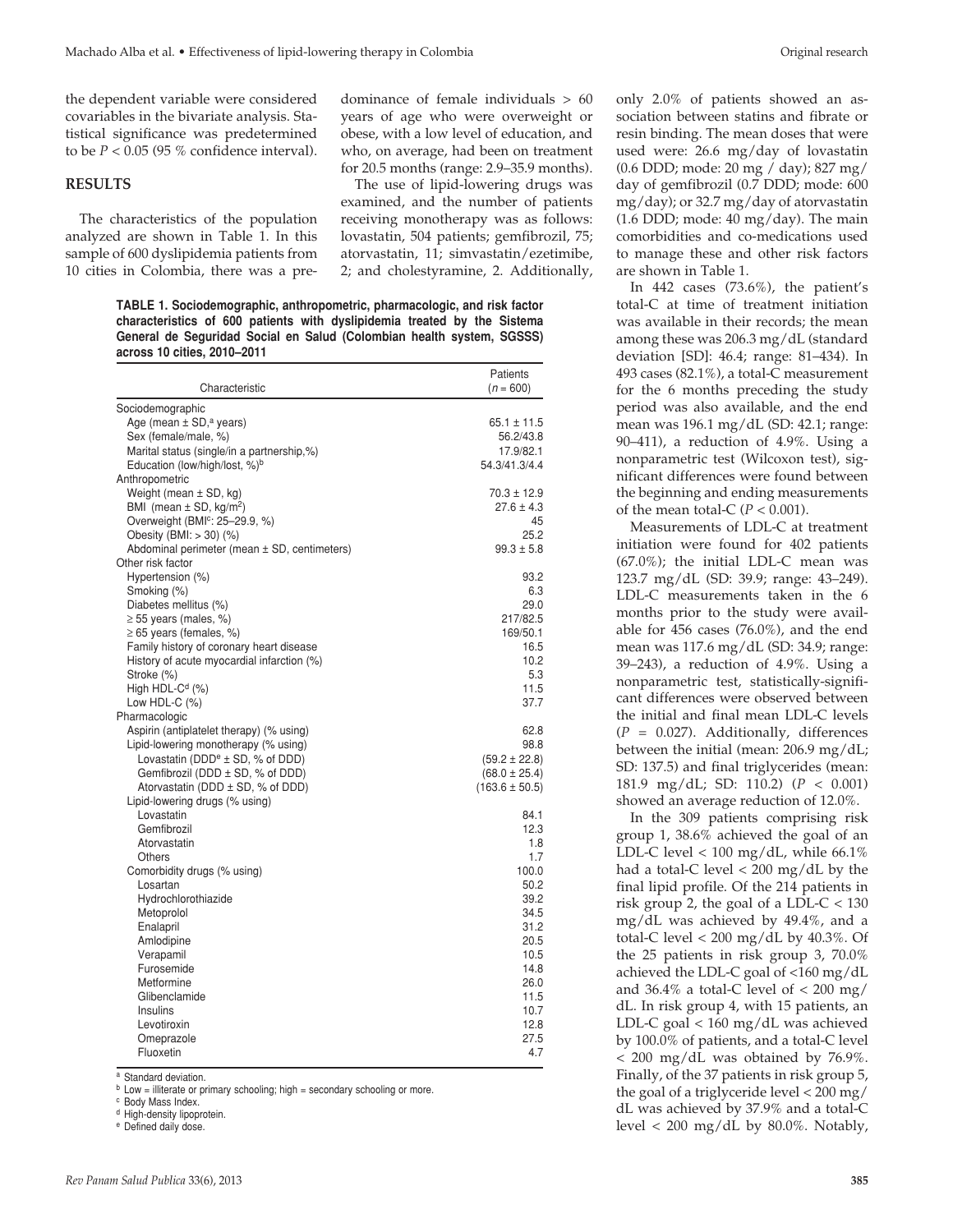the therapy was changed in 38.7% of patients when the therapy could not sufficiently reduce LDL-C and triglyceride levels, and 70.0% of cases reported an adherence to LDL-C and triglyceride level management.

## **Controlled versus uncontrolled dyslipidemic patients**

For risk group 1, the average dose of lovastatin was higher in the controlled patients than in the uncontrolled (74 vs. 181 patients; 27.1±10.1 vs. 25.7±9.0 mg/day, respectively;  $P = 0.016$ ). In risk group 2, the average dose of lovastatin was lower in the controlled patients than in the uncontrolled (62 vs. 128 patients; 24.3±8.3 vs. 25.9±9.7 mg/day, respectively;  $P = 0.012$ ). None of the other three groups showed statistically-significant differences between doses of lovastatin. In risk group 5, the average dose of gemfibrozil was greater in the controlled patients than in the uncontrolled (2 vs. 9 patients; 1 000 mg/day vs. 600 mg/day, respectively;  $P = 0.001$ ).

Table 2 shows the results of the bivariate analysis that compared the subgroup of patients whose total-C was controlled versus the uncontrolled subgroup. A significant association was found between the rate of total-C control and the following variables: sex, diabetes mellitus, no personal history of stroke, the use of beta-blockers, non-adherence to treatment, lack of behavior modification because of a therapeutic failure, and city of treatment.

Table 3 presents the results of the bivariate analysis that compared a subgroup of patients with controlled dyslipidemia with a subgroup of patients with uncontrolled dyslipidemia belonging to risk group 1. A statistically significant association was found between the rate of dyslipidemia control and the following variables: sex, age, diabetes mellitus, high HDL-C, history of MI and stroke, use of hydrochlorothiazide or ACE inhibitors/ARBs, non-adherence to treatment, and the dose of lovastatin. There was no statistical significance with the following variables: city, education level, weight, blood pressure, hypertension, smoking status, family history of MI or stroke, use of beta-blockers, metformin or levothyroxine, or recommended lifestyle changes.

Table 4 shows the results of the bivariate analysis comparing the subgroup of **TABLE 2. Bivariate analysis of sociodemographic, pharmacologic, and risk factor characteristics of 600 patients with dyslipidemia treated by the Sistema General de Seguridad Social en Salud (Colombian health system, SGSSS) across 10 cities, by subgroup of C-total, 2010–2011**

|                                                 |     | Controlled lipid-<br>lowering therapy <sup>a</sup> | Uncontrolled lipid-<br>lowering therapy |      |                |
|-------------------------------------------------|-----|----------------------------------------------------|-----------------------------------------|------|----------------|
| Characteristic                                  | No. | $\%$                                               | No.                                     | $\%$ | P <sub>b</sub> |
| Sex                                             |     |                                                    |                                         |      |                |
| Female                                          | 138 | 49.3                                               | 142                                     | 50.7 | < 0.001        |
| Male                                            | 140 | 65.7                                               | 73                                      | 34.3 |                |
| Clinical                                        |     |                                                    |                                         |      |                |
| Diabetes mellitus                               | 93  | 66.4                                               | 47                                      | 33.6 |                |
| No diabetic                                     | 185 | 52.4                                               | 168                                     | 47.6 | 0.01           |
| High HDL-C <sup>c</sup>                         | 31  | 51.7                                               | 29                                      | 48.3 | 0.43           |
| Normal or low HDL-C                             | 247 | 57.0                                               | 186                                     | 43.0 |                |
| Personal history of acute myocardial infarction | 29  | 63.0                                               | 17                                      | 37.0 | 0.33           |
| Personal history of stroke                      | 18  | 78.3                                               | 5                                       | 21.7 |                |
| No personal history of stroke                   | 260 | 55.3                                               | 210                                     | 44.7 | 0.03           |
| Pharmacologic                                   |     |                                                    |                                         |      |                |
| Use of statins                                  | 243 | 58.1                                               | 175                                     | 41.9 | 0.07           |
| Other hipolipemic agents                        | 35  | 46.7                                               | 40                                      | 53.3 |                |
| Use of $\beta$ blockers                         | 113 | 64.9                                               | 61                                      | 35.1 | 0.005          |
| Other anti-hypertensive agents                  | 165 | 51.7                                               | 154                                     | 48.3 |                |
| Poor adherence                                  | 66  | 44.3                                               | 83                                      | 55.7 | 0.01           |
| Good adherence                                  | 210 | 61.4                                               | 132                                     | 38.6 |                |
| Modified pharmacologic therapy                  | 182 | 64.1                                               | 102                                     | 35.9 |                |
| No modified pharmacologic therapy               | 96  | 45.9                                               | 113                                     | 64.1 | < 0.001        |
| City                                            |     |                                                    |                                         |      | 0.02           |
| Cali                                            | 29  | 74.4                                               | 10                                      | 23.6 |                |
| Ibagué                                          | 41  | 68.3                                               | 19                                      | 31.7 |                |
| Cartagena                                       | 21  | 61.8                                               | 13                                      | 38.2 |                |
| Medellín                                        | 42  | 60.9                                               | 27                                      | 39.1 |                |
| <b>Manizales</b>                                | 37  | 58.7                                               | 26                                      | 41.3 |                |
| Bucaramanga                                     | 5   | 55.6                                               | 4                                       | 44.4 |                |
| Pereira                                         | 28  | 58.3                                               | 20                                      | 51.7 |                |
| Barranquilla                                    | 21  | 47.7                                               | 23                                      | 52.3 |                |
| Bogotá                                          | 53  | 45.7                                               | 63                                      | 54.3 |                |
| Santa Marta                                     | 1   | 9.1                                                | 10                                      | 90.9 |                |

<sup>a</sup> Level of total-C: < 200 mg/dL.

**b** Based on the chi-square test.

<sup>c</sup> High-density lipoprotein.

patients with controlled dyslipidemia to the uncontrolled subgroup, belonging to risk group 2. A statistically-significant association was found between the rate of dyslipidemia control and the following variables: sex, age, suffering from high blood pressure, high HDL-C, use of metformin or fibrates, non-adherence to treatment, dose of lovastatin, and city of treatment. There was no statisticallysignificant association with education, weight, diabetes mellitus, smoking status, family history of MI or stroke, use of beta-blockers or ACE inhibitors/ARBs, or recommended lifestyle changes.

The analysis comparing the subgroup of patients with controlled dyslipidemia versus the uncontrolled subgroup, belonging to risk group 3 showed statistically-significant associations between the rate of controlled dyslipidemia and hypertension (*P* < 0.001), hypothyroidism (*P* = 0.002), high HDL-C (*P* = 0.04), and a family history of MI/stroke  $(P < 0.001)$ . The analysis comparing the subgroup of patients with controlled dyslipidemia *versus* the uncontrolled subgroup belonging to risk group 4, showed statistically-significant associations between the rate of controlled dyslipidemia and sex  $(P = 0.04)$ , women  $> 65$  years ( $P < 0.001$ ), and behavior modifications when the therapy could not sufficiently reduce LDL-C ( $P = 0.01$ ). The analysis comparing the subgroup of patients with controlled hypertriglyceridemia versus the uncontrolled subgroup of risk group 5 showed statistically significant associations between the rate of control and being overweight (*P* = 0.04), no family history of MI/stroke (*P* = 0.02), and the use of statins  $(P < 0.001)$  and gemfibrozil (*P* < 0.001).

#### **Multivariate analysis**

In the multivariate analysis, the dependent variable was uncontrolled dys-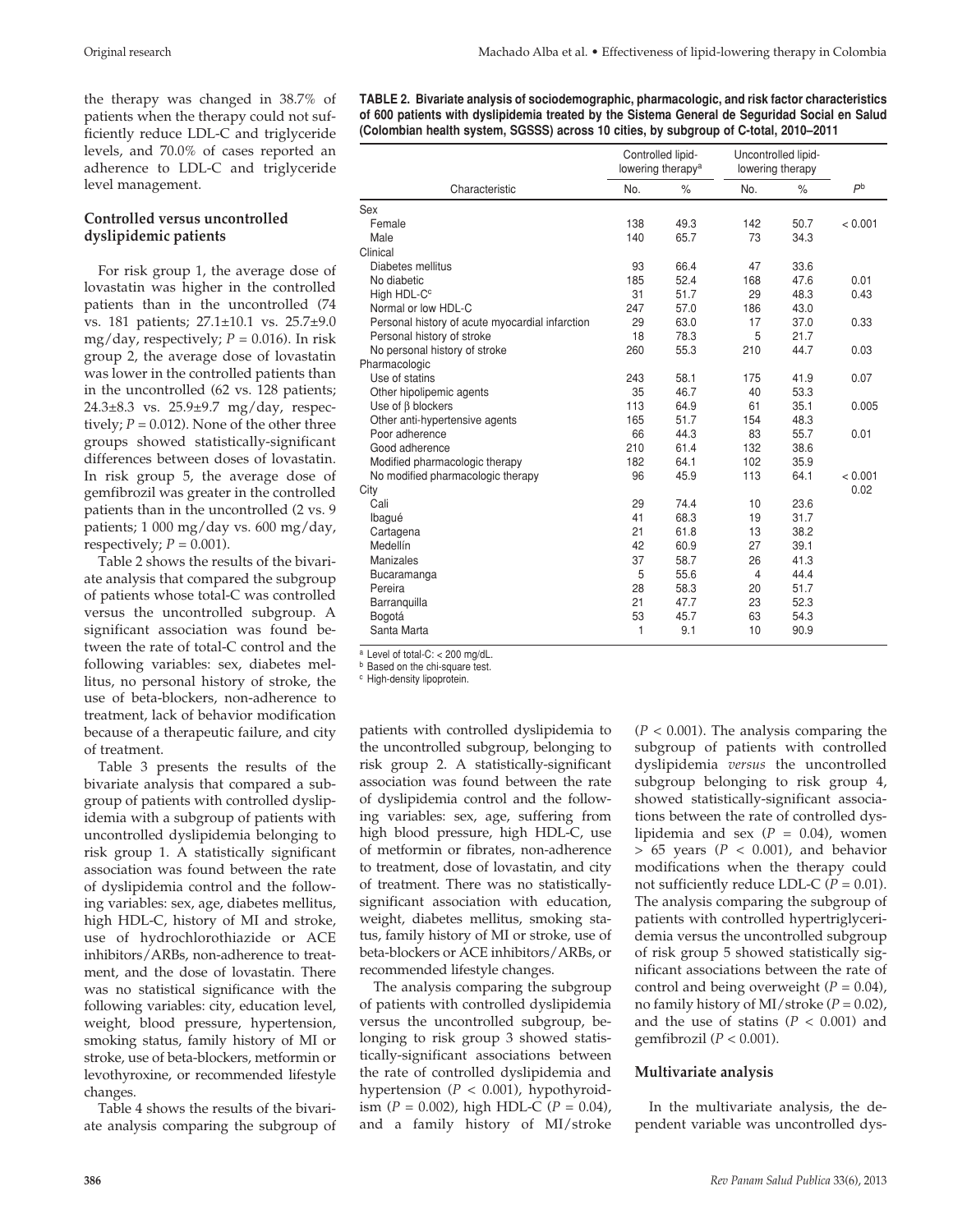**TABLE 3. Bivariate analysis of sociodemographic, pharmacologic, and risk factor characteristics of 309 patients with dyslipidemia and high risk (risk at 10 years > 20%) treated by the Sistema General de Seguridad Social en Salud (Colombian health system, SGSSS) across 10 cities, by risk group 1, 2010–2011**

|                                                 |     | Controlled lipid-<br>lowering therapy <sup>a</sup> | Uncontrolled lipid-<br>lowering therapy |      |                |  |
|-------------------------------------------------|-----|----------------------------------------------------|-----------------------------------------|------|----------------|--|
| Characteristic                                  | No. | $\%$                                               | No.                                     | $\%$ | P <sub>b</sub> |  |
| Sex                                             |     |                                                    |                                         |      |                |  |
| Female                                          | 38  | 29.0                                               | 93                                      | 71.0 |                |  |
| Male                                            | 47  | 26.4                                               | 131                                     | 73.6 | < 0.001        |  |
| Age (years)                                     |     |                                                    |                                         |      |                |  |
| Male $<$ 55 years                               | 5   | 29.4                                               | 12                                      | 70.6 |                |  |
| Male $\geq$ 55 years                            | 42  | 26.1                                               | 119                                     | 73.9 | < 0.001        |  |
| Clinical                                        |     |                                                    |                                         |      |                |  |
| Diabetes mellitus                               | 51  | 29.3                                               | 123                                     | 70.7 |                |  |
| Non diabetic                                    | 34  | 25.2                                               | 101                                     | 74.8 | < 0.001        |  |
| High HDL-C <sup>c</sup>                         | 11  | 57.9                                               | 8                                       | 42.1 |                |  |
| Normal or low HDL-C                             | 74  | 25.5                                               | 216                                     | 74.5 | < 0.001        |  |
| Personal history of acute myocardial infarction | 17  | 27.9                                               | 44                                      | 72.1 | < 0.001        |  |
| Personal history of stroke                      | 8   | 25.0                                               | 24                                      | 75.0 | < 0.001        |  |
| Former smoker                                   | 16  | 34.8                                               | 30                                      | 65.2 | 0.05           |  |
| Pharmacologic                                   |     |                                                    |                                         |      |                |  |
| Use of hydrochlorothiazide                      | 24  | 24.7                                               | 73                                      | 75.3 | < 0.001        |  |
| Use of anti-hypertensive agents                 | 61  | 28.8                                               | 151                                     | 71.2 |                |  |
| Use of ACE <sup>d</sup>                         | 67  | 25.6                                               | 195                                     | 74.4 | 0.02           |  |
| Other anti-hypertensive agents                  | 18  | 38.3                                               | 29                                      | 61.7 |                |  |
| Poor adherence                                  | 16  | 22.5                                               | 55                                      | 77.5 | 0.01           |  |
| Good adherence                                  | 69  | 29.0                                               | 169                                     | 71.0 |                |  |
| Lovastatine 20 mg/day                           | 49  | 31.6                                               | 106                                     | 68.4 | < 0.001        |  |
| Lovastatine 40 mg/day                           | 24  | 25.0                                               | 72                                      | 75.0 | 0.02           |  |

<sup>a</sup> Level of Low-density lipoprotein-cholesterol: < 100 mg/dL

**b** Based on the chi-square test.

<sup>c</sup> High-density lipoprotein.

<sup>d</sup> Angiotensin-converting enzyme inhibitors.

lipidemia by risk group 1 and the independent variables were males more than 55 years of age, diabetes, high HDL-C, history of MI/stroke, being a former smoker, use of hydrochlorothiazide, use of ACE inhibitors/ARBs, non-adherence to treatment, and the dose of lovastatin (20 mg and 40 mg). After adjusting to find the best model based on individual steps, it was found that the independent variables associated with the risk of uncontrolled dyslipidemia were diabetes mellitus and being a former smoker, and the independent variable associated with the risk of controlled dyslipidemia was the use of ACE inhibitors/ARBs (Table 5).

#### **DISCUSSION**

CVD is the main cause of mortality worldwide, accounting for 29% of all deaths. Given that multiple studies have documented that hypercholesterolemia increases the risk of developing CVD, its control has become a goal of physicians (1). Various publications have found that the control rates for LDL-C in patients at high cardiovascular risk were 18%–67% (16–18), while triglyceride control was 50%–60% (18).

The present study, which showed that 38.6% of high cardiovascular risk patients have controlled LDL-C values, has only poor control rates compared to other studies (16–18). This is worrisome because the study sample was from a patient population with easy access to medication. Also of note is that the entire sample of patients received generic drugs. Additionally, the rate of triglyceride control was 37.9% for the patients in a poorly controlled group (18), while the total-C was controlled in 66.1% of the higher risk group; as a result, the present study's data show a higher success rate than data from other studies (17).

The frequency of use of different lipidlowering drugs, e.g., lovastatin, in the present study (84.1%) differs from that reported by other studies (31%–42.1%) (19, 20). In this study the controlled patients received doses of lovastatin that were significantly higher than those administered to the uncontrolled patients, but all patients received DDDs lower

than the recommended values, as has been reported elsewhere (19).

Most patients in the present study had other risk factors that increased the difficulty of dyslipidemia management and control, especially for asymptomatic diseases, such as hypertension, diabetes, and hypothyroidism; and the use of additional medications for each of these problems results in patients with polypharmacy, as reported by another study (17). It was found that the prevalence of aspirin use as a prophylaxis of cardiovascular risk was higher than that reported by other studies (62.8% vs. 35.9%–53.8%), but similar to one (66.1%) (3, 21).

In contrast to the findings of prior studies (22–24), no association was found between the degree of dyslipidemia control and the following variables: smoking status, family history of myocardial infarction and stroke, use of beta-blockers, metformin or levothyroxine, recommended lifestyle changes, educational level, body weight, and blood pressure.

It is disconcerting that only 76.0% of patients had had their lipid levels monitored during the 6 months prior to the study, especially since most of them were in the high cardiovascular risk group, but this finding is similar to that of a previous study in Colombia (76.8%), and lower than that of a previous study in North America (87.6%) (17, 21).

In cases where the target LDL-C level was not being met, and if all patients are considered to have complied with the adjustments, then therapy modifications were insufficient (19, 25). It has been shown that quality-of-care improvement programs for patients with metabolic disorders can achieve great changes and reduce complications through effective therapy (26). Unfortunately, dyslipidemia treatment meets the three conditions that are associated with poor adherence: it is preventative, long-term, and the disease it controls is asymptomatic—reported to be critical in failing to control levels. In this study, however, the proportion of patients who claim to have followed the correct treatment was relatively high, which is in contrast to the low rate of metabolic control (27). This can be correlated with a lack of knowledge on the part of many physicians around what is a desirable goal (based on the patient's risk) and what drug and dose should be prescribed to reach it (16). Furthermore, the impor-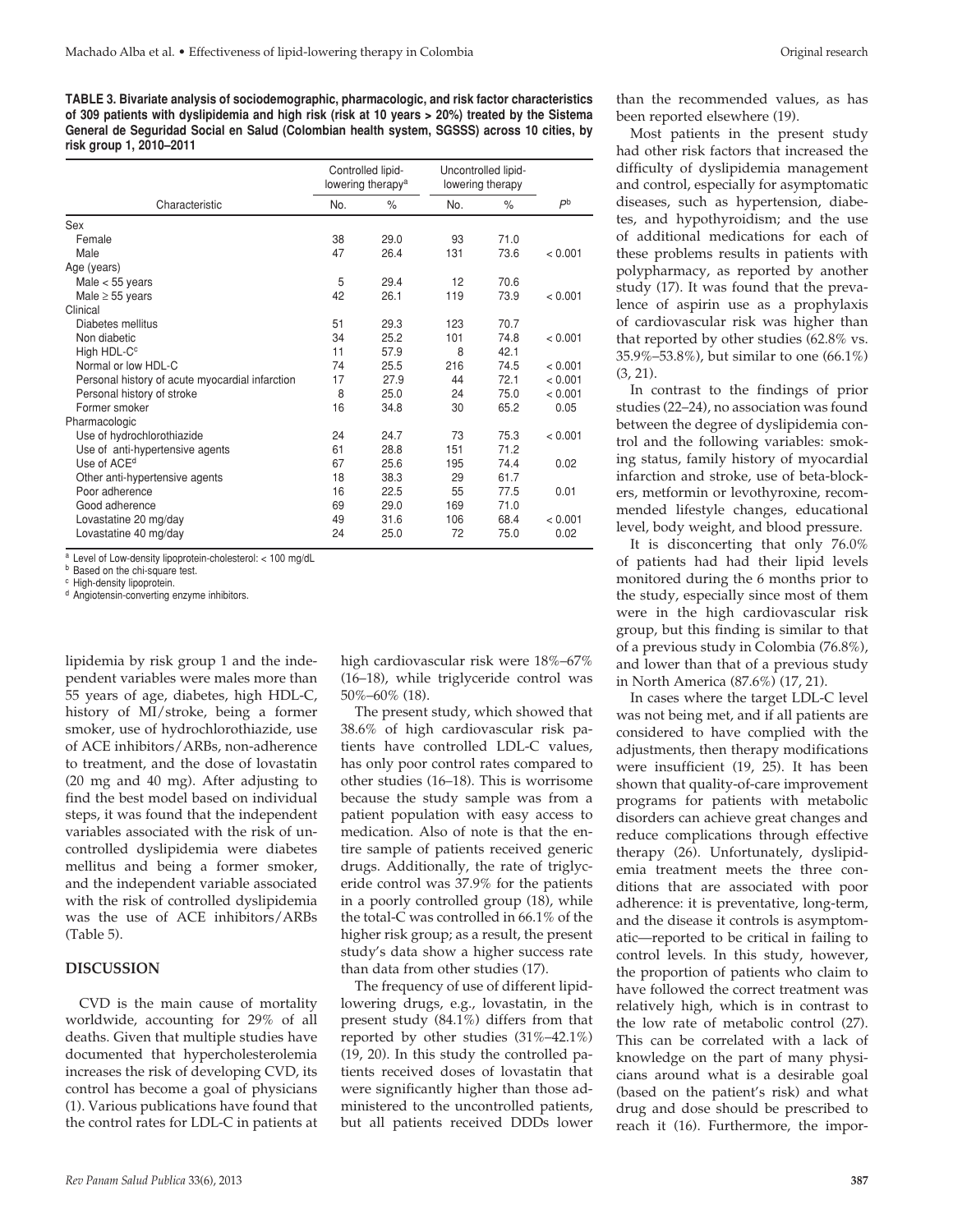**TABLE 4. Bivariate analysis of sociodemographic, pharmacologic, and risk factor characteristics of 214 patients with dyslipidemia and high risk (risk at 10 years 10%–20%) treated by the Sistema General de Seguridad Social en Salud (Colombian health system, SGSSS) across 10 cities, by risk group 2, 2010–2011**

|                          |                | Controlled lipid-<br>lowering therapy <sup>a</sup> | Uncontrolled lipid-<br>lowering therapy |       |                |
|--------------------------|----------------|----------------------------------------------------|-----------------------------------------|-------|----------------|
| Characteristic           | No.            | $\%$                                               | No.                                     | $\%$  | P <sub>b</sub> |
| Sex                      |                |                                                    |                                         |       |                |
| Female                   | 38             | 24.2                                               | 119                                     | 75.8  | < 0.001        |
| Male                     | 28             | 49.1                                               | 29                                      | 50.9  |                |
| Age (years)              |                |                                                    |                                         |       |                |
| Male $< 55$              | 6              | 37.5                                               | 10                                      | 62.5  | 0.03           |
| Male $\geq$ 55           | 22             | 53.7                                               | 19                                      | 46.3  |                |
| Female $\geq 65$         | 27             | 32.1                                               | 57                                      | 67.9  | 0.02           |
| Female $< 65$            | 11             | 15.1                                               | 62                                      | 84.9  |                |
| Clinical                 |                |                                                    |                                         |       |                |
| Arterial hypertension    | 66             | 31.4                                               | 144                                     | 68.6  |                |
| No arterial hypertension | $\mathbf 0$    | 0.0                                                | 4                                       | 100.0 | < 0.001        |
| High HDL-C <sup>c</sup>  | 9              | 25.7                                               | 26                                      | 74.3  | 0.02           |
| Normal or low HDL-C      | 57             | 31.8                                               | 122                                     | 68.2  |                |
| BMI > 25 <sup>d</sup>    | 53             | 33.1                                               | 107                                     | 66.9  | 0.15           |
| BMI < 25                 | 13             | 24.1                                               | 41                                      | 75.9  |                |
| Smoking                  | 5              | 35.7                                               | 9                                       | 64.3  | 0.91           |
| No smoking               | 61             | 30.5                                               | 139                                     | 69.5  |                |
| Pharmacologic            |                |                                                    |                                         |       |                |
| Use of metformine        | 21             | 43.8                                               | 27                                      | 56.2  |                |
| No use of metformine     | 45             | 27.1                                               | 121                                     | 72.9  | 0.04           |
| Use of statins           | 63             | 32.1                                               | 133                                     | 67.9  |                |
| Use of fibrates          | 3              | 16.7                                               | 15                                      | 83.3  | 0.01           |
| Good adherence           | 51             | 38.6                                               | 81                                      | 61.4  | < 0.001        |
| Poor adherence           | 15             | 18.3                                               | 67                                      | 81.7  |                |
| Lovastatine 20 mg/day    | 48             | 34.0                                               | 93                                      | 66.0  | < 0.001        |
| Lovastatine 40 mg/day    | 13             | 28.3                                               | 33                                      | 71.7  | 0.28           |
| City                     |                |                                                    |                                         |       |                |
| Cali                     | $\overline{7}$ | 58.3                                               | 5                                       | 41.7  | 0.001          |
| Ibagué                   | 15             | 57.7                                               | 11                                      | 42.3  |                |
| Cartagena                | $\overline{7}$ | 36.8                                               | 12                                      | 63.2  |                |
| Medellín                 | $\overline{7}$ | 30.4                                               | 16                                      | 69.6  |                |
| Pereira                  | 7              | 36.9                                               | 12                                      | 73.1  |                |
| Bogotá                   | 14             | 23.7                                               | 45                                      | 76.3  |                |
| Barranquilla             | 5              | 20.8                                               | 19                                      | 79.2  |                |
| Manizales                | 4              | 20.0                                               | 16                                      | 80.0  |                |
| Bucaramanga              | 0              | 0.0                                                | 3                                       | 100.0 |                |
| Santa Marta              | 0              | 0.0                                                | 9                                       | 100.0 |                |

<sup>a</sup> Level of low-density lipoprotein-cholesterol: < 130 mg/dL

**b** Based on the chi-square test.

<sup>c</sup> High-density lipoprotein.

<sup>d</sup> Body Mass Index.

tance of the starting dose to the overall effectiveness of the therapy has been underscored by a study showing that the percentage reduction in LDL-C levels achieved with the initial dose of statins was strongly correlated with the proportion of patients who maintained their goals at 54 weeks; therefore, it is recommended that therapy start at a dose that should achieve the goal, and if insufficient, be increased significantly to achieve it (16).

Clinicians should proactively identify patients at high risk of heart disease and treat them aggressively according to the desired lipid level target, first with statins, and then by adding other drugs if necessary (16). There is also evidence that earlier interventions produce more cost-effective results (10). It has even been suggested that a suboptimal statin treatment may increase the risk of coronary events (28). However, despite the guidelines and the evidence of treatment benefits and safety, numerous studies have shown that a small proportion of dyslipidemic patients regularly use lipid-lowering drugs, and an even smaller percentage of people treated have serum cholesterol levels within the range recommended by international protocols (29).

A difference was found between the initial and final LDL-C levels despite the statistically-significant reduction percentages, which are lower than those reported for lovastatin by other studies (4.9% vs. 21.1%–31.3%) (19, 20). However, with high doses of this drug, the values are quite close to the results of one study (6.0%) (16). The reasons for this discrepancy may include using a lower dose than recommended, problems with treatment adherence, and a lack of medical management goals (19, 24, 25).

According to the results of the present study, the prevalent characteristics of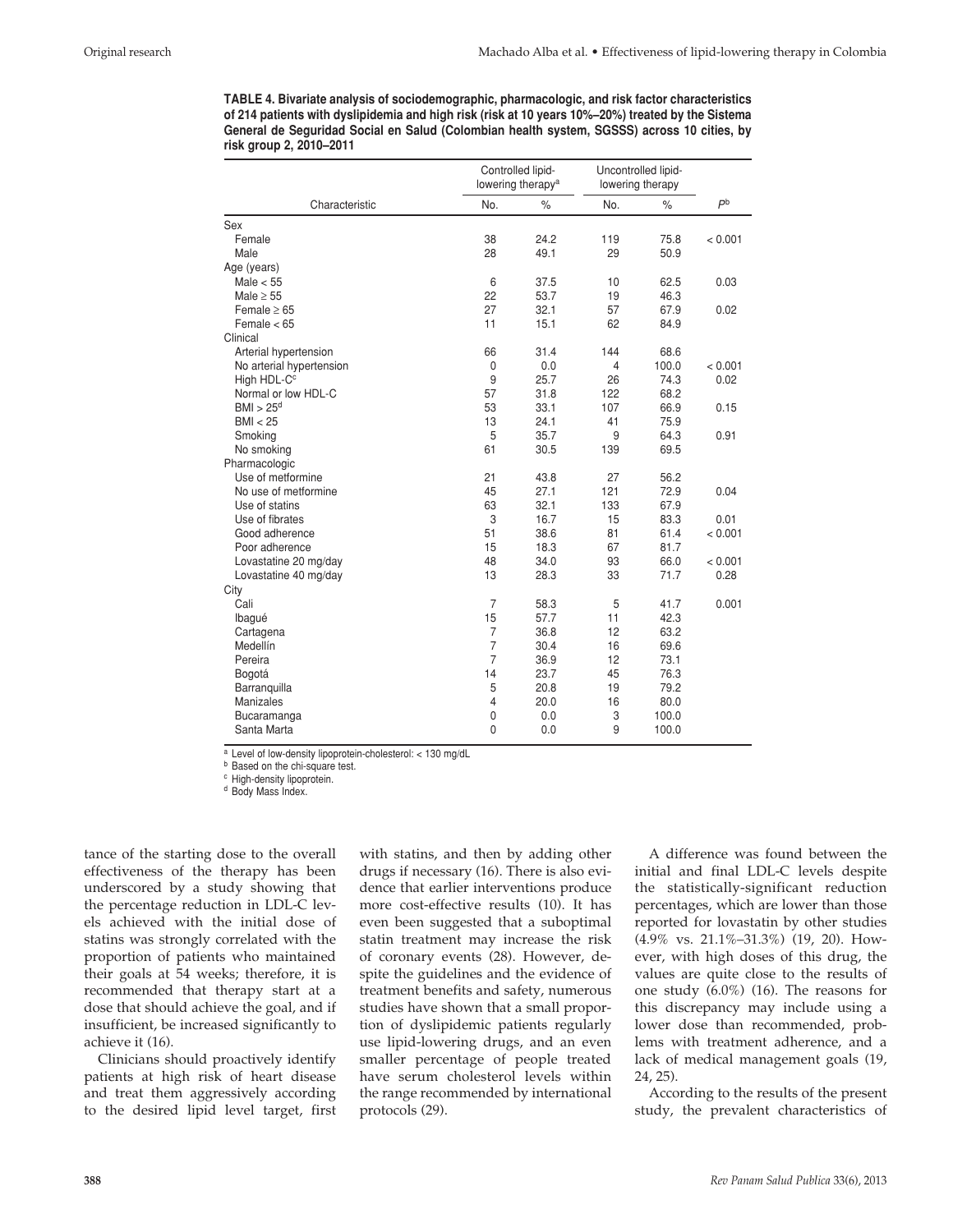**TABLE 5. Variables associated with control of dyslipidemia in a binary logistic regression model of 309 patients with dyslipidemia and high risk (risk at 10 years > 20%) treated by the Sistema General de Seguridad Social en Salud (Colombian health system, SGSSS), across 10 cities, 2010–2011**

|                                    |           |             |       |                  |                  |            |       | $95\%$ CI EXP(B) <sup>f</sup> |  |
|------------------------------------|-----------|-------------|-------|------------------|------------------|------------|-------|-------------------------------|--|
| Variable                           | Ba        | <b>SE</b> b | Wald  | $g$ <sub>c</sub> | Sig <sup>d</sup> | $Exp(B)^e$ | Lower | Upper                         |  |
| Males $> 55$ years of age          | $-0.238$  | 0.558       | 0.182 |                  | 0.670            | 0.788      | 0.264 | 2.354                         |  |
| Diabetes mellitus                  | $-0.937$  | 0.379       | 6.127 |                  | 0.013            | 0.392      | 0.187 | 0.823                         |  |
| High HDL-C <sup>g</sup>            | $-0.421$  | 0.936       | 0.202 |                  | 0.653            | 0.657      | 0.105 | 4.114                         |  |
| Personal history of MIh or stroke  | $-22.540$ | 28411.421   | 0.000 |                  | 0.999            | 0.000      | 0.000 |                               |  |
| Personal history of MI             | 21.682    | 28411.421   | 0.000 |                  | 0.999            | 260        | 0.000 |                               |  |
| Personal history of stroke         | 21.344    | 28411.421   | 0.000 |                  | 0.999            | 186        | 0.000 |                               |  |
| Former smoker                      | $-1.019$  | 0.438       | 5.413 |                  | 0.020            | 0.361      | 0.153 | 0.852                         |  |
| Use of hydrochlorothiazide         | $-0.015$  | 0.399       | 0.001 |                  | 0.969            | 0.985      | 0.451 | 2.151                         |  |
| Use of ACE inhibitors <sup>i</sup> | 1.317     | 0.453       | 8.440 |                  | 0.004            | 3.734      | 1.535 | 9.082                         |  |
| Poor adherence                     | 0.700     | 0.489       | 2.048 |                  | 0.152            | 2.013      | 0.772 | 5.247                         |  |
| Lovastatin 20 mg/day               | $-0.279$  | 0.471       | 0.352 |                  | 0.553            | 0.756      | 0.301 | 1.903                         |  |
| Lovastatin 40 mg/day               | .037      | 0.533       | 0.005 |                  | 0.944            | 1.038      | 0.365 | 2.951                         |  |

<sup>a</sup> Regression coefficient.

**b** Standard error.

<sup>c</sup> Level of freedom.

<sup>d</sup> Significance level.

<sup>e</sup> Relative risk.

<sup>f</sup> Confidence interval of 95%.

<sup>g</sup> High-density lipoprotein.

h Myocardial Infarction.

<sup>i</sup> Angiotensin-converting enzyme.

patients in the high cardiovascular risk group with uncontrolled dyslipidemia are two or more of following variables: males, more than 55 years of age, with diabetes mellitus or a history of MI or stroke, former smoker, taking hydrochlorothiazide, treatment with lower doses of lovastatin, non-adherence to treatment, high HDL-C levels, and taking ACE/ARBs.

The above findings support increasing the dose of the lipid-lowering therapy based on clearly defined objectives (16, 25). Additionally, the presence of comorbidities, such as diabetes mellitus, which contribute to cardiovascular risk, should be evaluated for treatment with the drug of choice and at the appropriate dose (22). The physician must make decisions and modify patient management when achieving the therapeutic goal is difficult (19, 25). Conversely, it is recommended that insurance companies monitor treatment effectiveness, and even adjust the

medication in question, or recommend that the clinician do so (21).

**Funding.** This research was funded by Audifarma S.A. (Pereira, Colombia) and the Universidad Tecnológica de Pereira (Pereira, Colombia).

**Conflict of interest.** One of the authors has a contractual relationship with both funding organizations, but this did not affect the content of the manuscript.

#### **REFERENCES**

- 1. Shekhar Pandey A, Bissonnette S, Boukas S, Rampakakis E, Sampalis JS. Effectiveness and tolerability of ezetimibe co-administered with statins versus statin dose-doubling in high-risk patients with persistent hyperlipidemia: The EZE(STAT)2 trial. Arch Med Sci. 2011;7(5):767–75c.
- 2. Hobbs FD. Cardiovascular disease and lipids. Issues and evidence for the management of dyslipidaemia in primary care. Eur J Gen Pract. 2003;9(1):16–24.
- 3. Paternina-Caicedo AJ, Alcalá-Cerra G, Paillier-Gonzales J, Romero-Zarante AM, Alvis-Guzmán N. Concordancia de tres definiciones de síndrome metabólico en pacientes hipertensos. Rev Salud Publica (Bogotá). 2009;11(6):898–908.
- 4 Díaz-Realpe JE, Muñoz-Martínez J, Sierra-Torres CH. Factores de riesgo para enfermedad cardiovascular en trabajadores de una Institución Prestadora de Servicios de Salud,

Colombia. Rev Salud Publica (Bogotá). 2007; 9(1):64–75.

- 5. Arteaga-Arredondo LF, Fajardo-Rodríguez HA. Prevalencia de factores de riesgo cardiovascular en pilotos de aviación civil en Colombia en el año 2005. Rev Salud Publica (Bogota). 2010;12(2):250–6.
- 6. Mendivil CO, Cortés E, Sierra ID, Ramírez A, Molano LM, Tovar LE, et al. Reduction of global cardiovascular risk with nutritional versus nutritional plus physical activity intervention in Colombian adults. Eur J Cardiovasc Prev Rehabil. 2006;13(6):947–55.
- 7. Genest J, Frohlich J, Fodor G, McPherson R. Recommendations for the management of dyslipidemia and prevention of cardiovascular disease: summary of the 2003 update. CMAJ. 2003;169(9):921–4.
- 8. Burchfiel C, Abbott R, Sharp D, Curb JD, Rodríguez B, Yano Y. Distribution and correlates of lipids and lipoproteins in elderly

Japanese-American men. Arterioscler Thromb Vasc Biol. 1996;16(11):1356–64.

- 9. Pasternak RC. Report of the Adult Treatment Panel III: the 2001 National Cholesterol Education Program guidelines on the detection, evaluation, and treatment of elevated cholesterol in adults. Cardiol Clin. 2003;21(3): 393–8.
- 10. Jones Freeman EL. Strategies for optimizing treatment outcomes. J Manag Care Pharm. 2003; 9(1 Suppl):20–3.
- 11. Ministry of Health, Colombia. Consejo Nacional de Seguridad Social en Salud. Acuerdo 228 de 2002. Diario Oficial de Colombia. Available from: http://www.col.ops-oms. org/medicamentos/Documentos/ac228\_02. htm Accessed on 23 March 2012.
- 12. Comisión de Regulación en Salud. Acuerdo 029 de 2011. Available from: http://www. cres.gov.co/Portals/0/acuerdo29de2011.pdf Accessed on 23 March 2012.